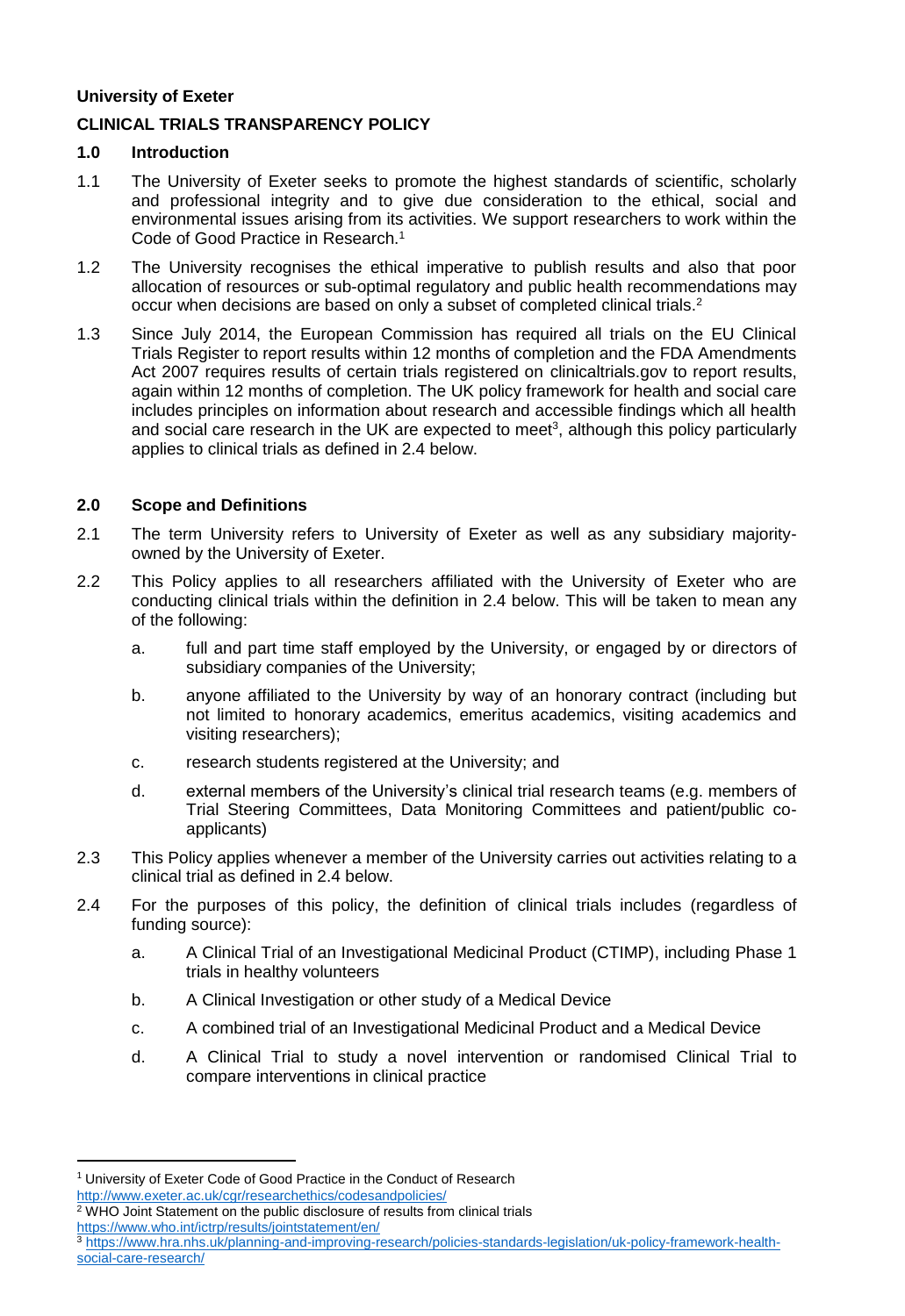#### **3.0 Policy statement**

The University of Exeter expects that any clinical trial led by University of Exeter researchers or affiliated with the University of Exeter will:

- 3.1 Be registered in a publically accessible registry before recruitment of participants begins and ensure that the registration is maintained as the trial progresses (e.g. final enrolment, completion or trial termination).
- 3.2 Report at least summary results via the registry or suitable repository within a maximum of 12 months of completion, and have updated the registration appropriately. The trial protocol will be made publically available (including amended versions) before results are reported. The University of Exeter promotes the use of recognised reporting guidelines such as CONSORT and SPIRIT.
- 3.3 Have published results in an appropriate journal or repository within an indicative timescale of 24 months of completion. The University of Exeter supports the UKRI position that publicly funded research is a public good that should be made openly available to the public when legally, commercially and ethically appropriate<sup>4</sup>.

# **4.0 Mechanisms**

# 4.1 Trial Registration

The University of Exeter holds an institutional registration for the ClinicalTrials.gov registry and the Research Ethics and Governance team will facilitate its use, for example by setting up individual user accounts on request and approving registry entries. At present there is no cost for registration on ClincialTrials.gov. Other registries include ISCRTN and EudraCT. Costs for registration should be included at grant application stage and the Principal Investigator<sup>5</sup> (PI) is responsible for identifying appropriate trial registration mechanism and ensuring that the registration is completed before the first participant is recruited. Exeter Clinical Trials Unit and Clinical Research Facility staff can also facilitate and advise.

It should be noted that some publishers require trial registration as condition of publication, and the PI is expected to plan ahead for the publication and dissemination stage.

The protocol, including amended versions, should be made publically available via a suitable repository or open access route before trial results are published.

#### 4.2 Reporting Results

All publications related to the trial should include the trial registration number. Plans for dissemination and reporting of results should be developed during the set-up phase of the trial. Researchers are expected to report results in accordance with recognised reporting guidelines as relevant to the research (see, for example, [https://www.equator](https://www.equator-network.org/)[network.org/\)](https://www.equator-network.org/).

It is also expected that researchers will also make results available to participants in an easily understandable and appropriate format, in line with information sheets given to participants during the trial and relevant data protection regulations.

#### 4.3 Monitoring compliance

1

PIs are responsible for ensuring that the requirements for registering and reporting their trials are met and that relevant SOPs are followed. PIs will be asked to account for any completed trials where results have not been reported.

Where the University of Exeter is acting as sponsor for the trial, the registration and publication of results will be monitored by the Research Ethics and Governance team. PIs will be asked to provide progress reports as part of the trial monitoring process and the

<sup>4</sup> University of Exeter Open Research and Data Management Policy

[http://www.exeter.ac.uk/media/universityofexeter/research/openaccess/OA\\_RDM\\_Policy\\_Final.pdf](http://www.exeter.ac.uk/media/universityofexeter/research/openaccess/OA_RDM_Policy_Final.pdf)

<sup>5</sup> Defined as the main applicant, lead researcher and responsible for the preparation, conduct and administration of a grant. The term 'Chief Investigator' may also be used.